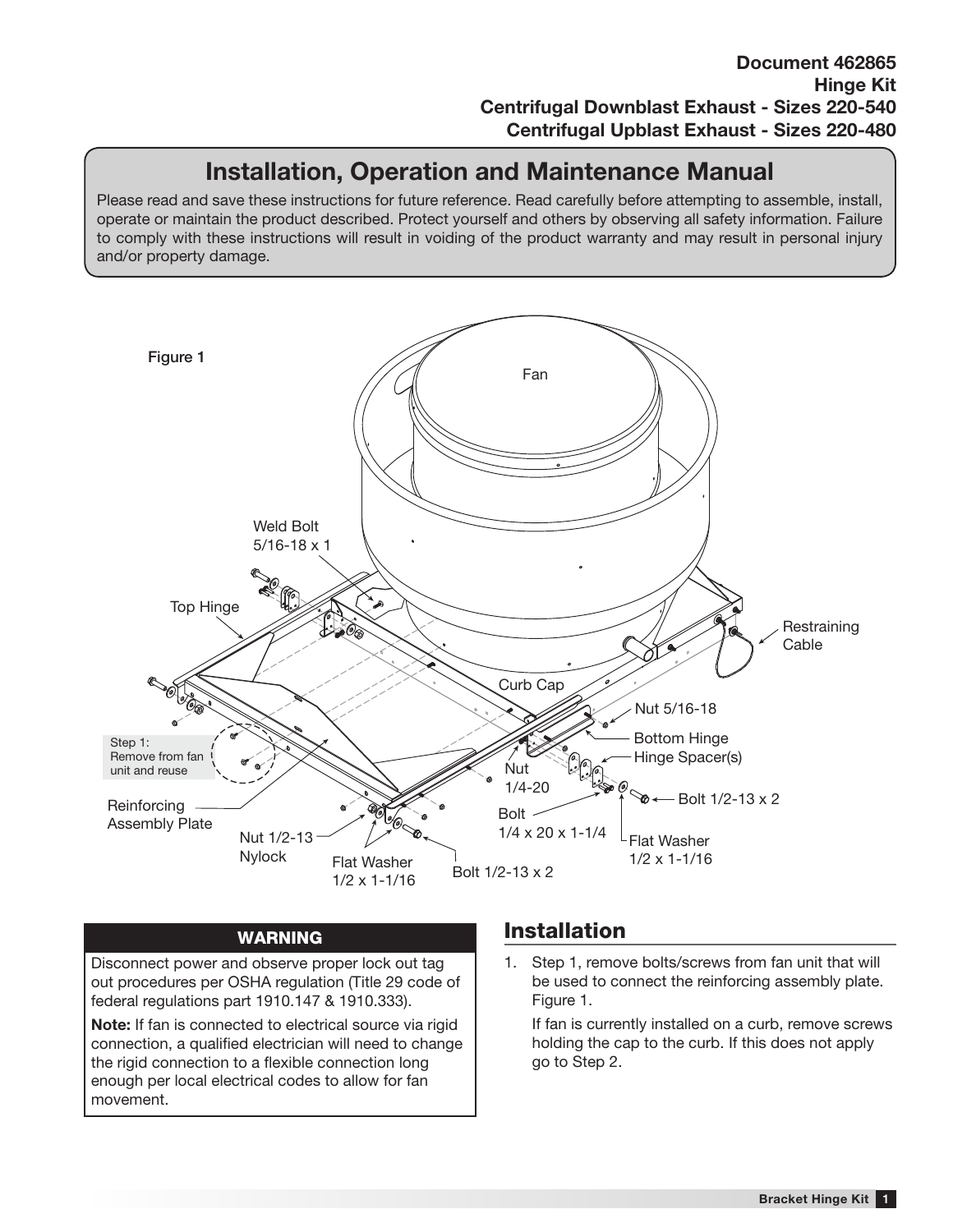

- 2. Place reinforcing assembly on the curb cap; loosely install the four screws removed in Step 1. If cap has factory holes that line up with hinge holes, go to Step 3. If cap does not have matching holes from the factory, mark the remaining hole locations for drilling. Drill a 5/16 inch hole in the curb cap at these locations.
- 3. Attach each top hinge and reinforcing assembly to the curb cap with  $5/16$  inch -  $18 \times 1$  inch long weldbolt screws and 5/16 inch spinlock nuts. Refer to Figure 2.

**NOTE: The stop cable is installed to the top hinge under the nut furthest from the pivot point. Secure the cable with the 5/16 inch x 1-1/4 inch fender washer. Allow the opposite end to hang loose until Step 8.** Figure 2

- 4. Set unit on roof curb or hinge base. Center curb cap on the curb or hinge base so there is equal space around the perimeter. If curb cap has a hinge base, align hold down screws with threaded holes and loosely install thumb screws. Refer to Figure 4.
- 5. Attach each lower hinge to the upper hinge with the 1/2 inch - 13 x 2 inch bolt, 1/2 inch washers and 1/2 inch nylock nut. Attach equal number of hinge spacers to bottom hinge with 1/4 inch - 20 x 1-1/4 inch bolts and 1/4 inch nut to take up the gap between the top and bottom hinges. THE NUMBER OF SPACERS WILL VARY FROM UNIT TO UNIT. Refer to Figure 3.

**Figure 3 -** Reinforcing Assembly

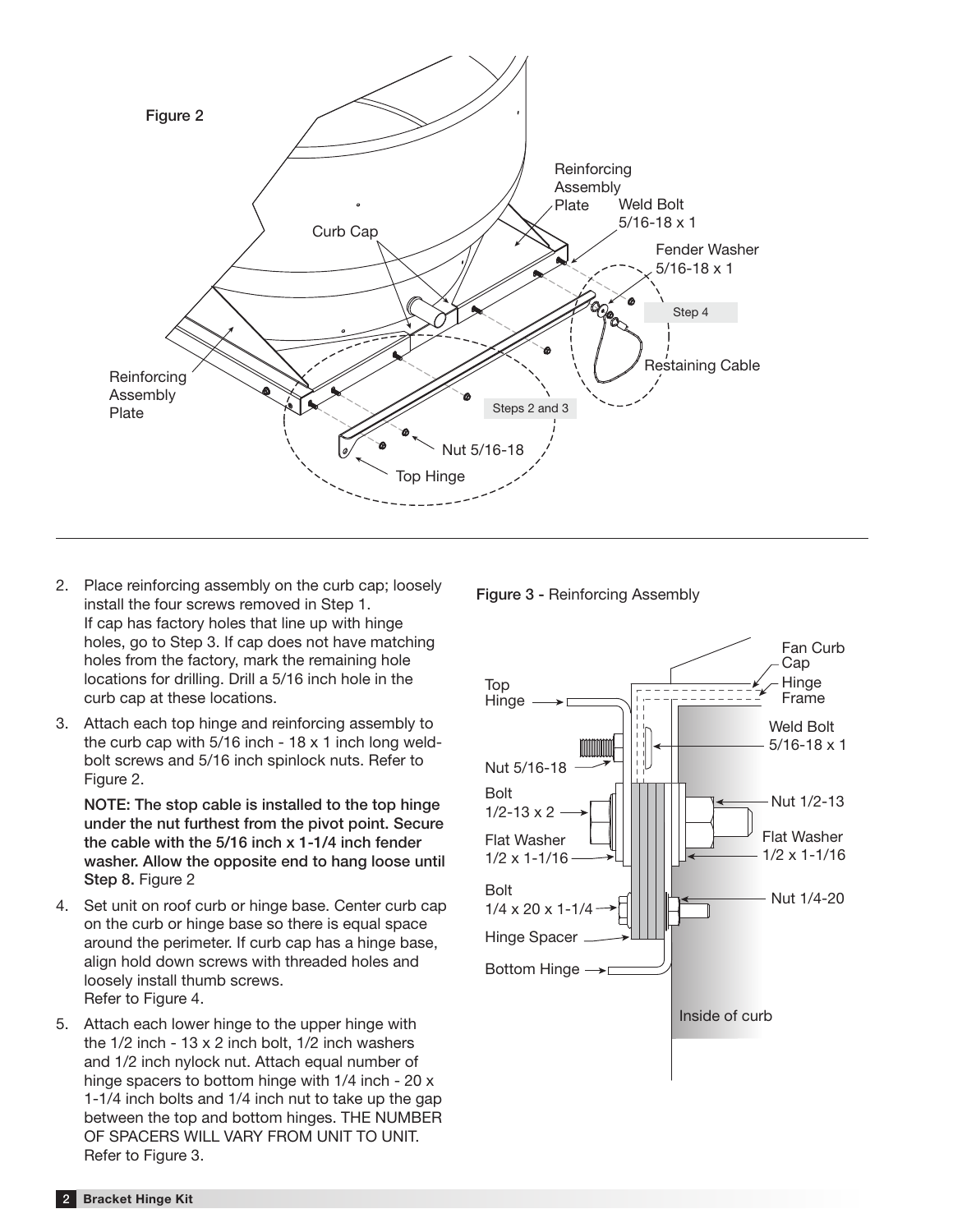

into curb and install nuts. If necessary, disconnect hinge bolt and remove unit from curb to install lower hinge.

**metal, use appropriate connector. For example, if the curb is made of wood, use a lag bolt.**

- 8. Attach the loose end of the stop cable to the curb with appropriate fastener and fender washer. See Figure 5 for hole location.
- 9. Wind gusts are capable of lifting the curb cap off from the curb. Secure the curb cap to the curb with the thumb screws provided with a hinge base or other appropriate method.